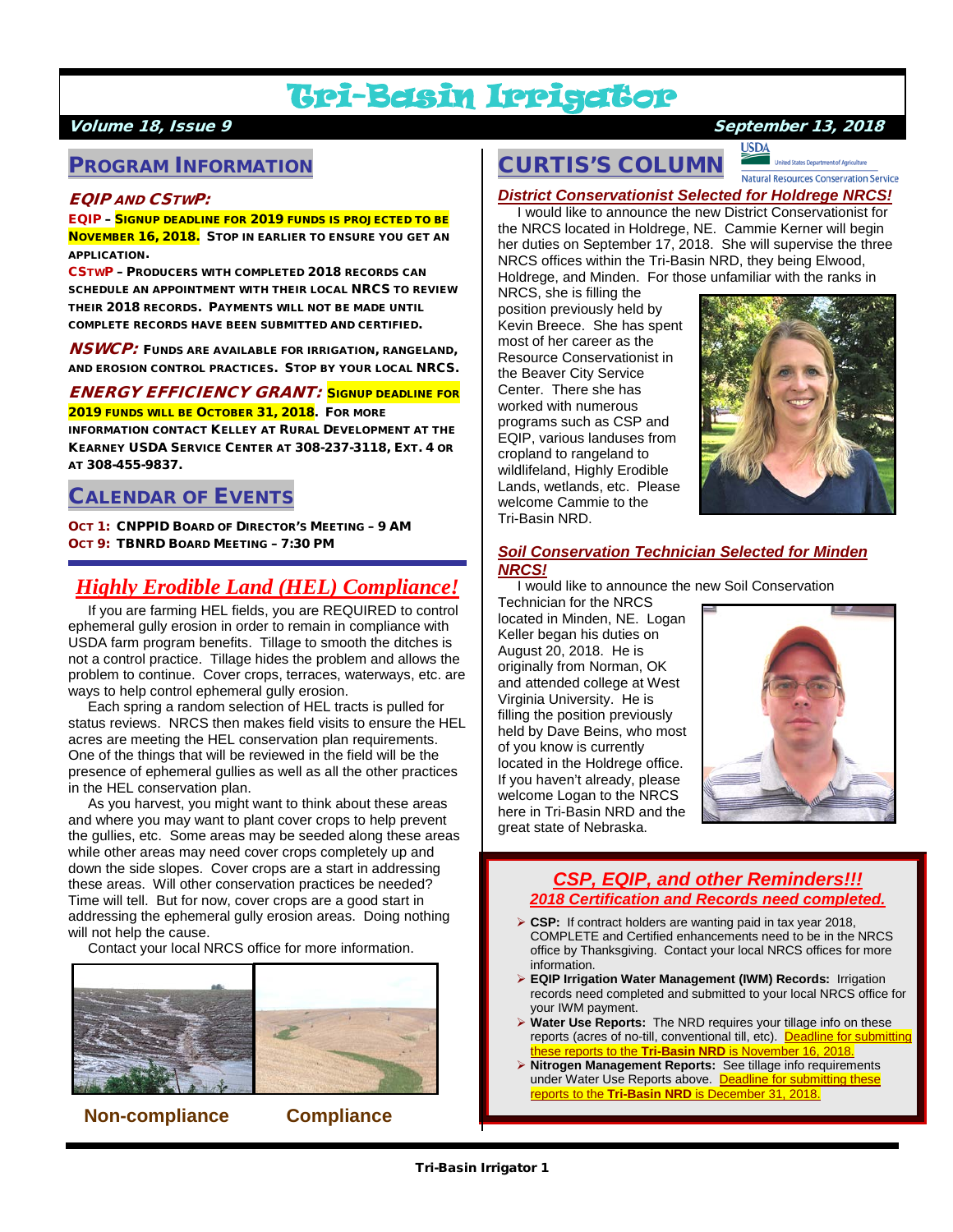### CNPPID NOTES



#### *Near Term Plans for Lake McConaughy Water;*

 All Central irrigation canal headgates are closed and draindown is occurring. Due to timely rains in both the irrigated area and upstream of Lake McConaughy we have ended the season in great shape and customers will have a full supply of water in 2019. Statistics for September 12<sup>th</sup> at McConaughy follow: Elevation: 3252.6', Volume: 1,390,555 AF, Volume to fill: 352,500 AF, Inflows: 1,570 cfs and Outflows: 1,029 cfs.

 Central water users are not the only group relying on Lake McConaughy storage water. NPPD and the USFWS Environmental Account (EA) store water and USBR (US Bureau of Reclamation) moves water in the fall to Lake McConaughy for five Glendo Reservoir accounts, for use the following summer. There are also Federal Energy Regulatory Commission (FERC) mandatory releases made to the river; volume released depends on the time of year and climatic conditions.

 At this time, NPPD is taking Lake McConaughy water at its Keystone Diversion and the Keith-Lincoln Irrigation District is receiving Glendo water via the North Platte River. In the nearfuture, Central will be releasing water to meet FERC minimum flows and will have maintenance outages on and off through mid-October. The EA will release water to the North Platte/Platte Rivers in October-November to help meet target flows for the fall migration.

### TRI-BASIN NRD NEWS



#### *Flow Meter Readings for Water Use Reports:*

 As the irrigation season winds down and you are picking up irrigation pipe or bedding down irrigation engines, remember to record the ending meter readings for your Irrigation Water Management (Water Use) Forms. We have the Water Use forms printed and ready to be filled out! You can stop in our office to pick them up or call us at 1-877-995-6688 to have them mailed to you.

#### *Tri-Basin Staff to Inspect Meters:*

 With irrigation season winding down, Tri-Basin NRD staff members are beginning annual irrigation meter inspections. Each year, we take readings from meters in about one-third of the townships in the district.

 This year we will be doing inspections in the following townships: Kearney County: 5N-15W, 6N-15W, 7N-15W, and 8N-15W; Phelps County: 5N-19W, 6N-19W, 7N-19W, 8N-19W; and Gosper County: 5N-22W and 5N-24W.

 If you have irrigation wells in these townships and you put your meters in storage for the winter, you can call the Tri-Basin NRD office at 1-877-995-6688 to schedule an inspection. If there is no meter at the site when we come to inspect, you will receive a letter requesting access to the meter for inspection.



# **NEBRASKA EXTENSION EXTRAS NEXTENSION**

#### *Controlling Harvest Compaction:*

 If combines, grain carts & silage harvesters are leaving field ruts, then methods to reduce compaction should be followed. University research in tilled soils records an average first-year yield loss to severe compaction of approximately 15 percent. Yield loss in the first year after compaction is mostly due to residual effects of surface compaction. In the absence of *recompaction*, yearly yield losses decrease to approximately 3 percent per year up to ten years after the compaction event. The final yield loss usually is a result of subsoil compaction and considered a permanent yield reduction.

 Besides reducing yields, soil compaction also reduces soil health and infiltration rates; increases surface runoff; causes nutrient deficiencies; and reduces environmental quality. During harvest, most wet soil compaction will occur in wheel tracks; often appearing as ruts. Typically, ruts are as deep as the tillage, because the soil has very little structure, and tires cut down through to the compacted tillage pan.

 To reduce field compaction, the best option is to wait until soils dry enough to support harvest equipment. If this is not a viable option, then the goal is to limit compaction as much as possible. This might mean running the grain cart down the same row middles as the combine. An auger extension may be needed on the combine to keep the wheel tracks on the grain cart lining up with the harvester trackers. Overall, the wheel spacing on the combine, tractor, and grain cart should be run between the rows following the same wheel tracks. Likewise, grain trucks should not be driven in fields, since the axle loads and tire pressures are not suitable for soils.

 Controlled traffic lanes with GPS auto-steer tramlines across fields greatly reduce overall compaction; since 80-85% of soil compaction damage is done with the first pass of the tires. If additional passes are made on the same traffic lanes, little additional compaction occurs; because once a traffic lane has been driven on and the soil has been firmed up, subsequent passes have little effect on the amount of compaction. Further, by using the same traffic lanes year after year, the soil structure and water infiltration in the un-trafficked areas are greatly reduced.

 Other ways to reduce potential compaction during wet soil harvests to reduce grain cart fill and unload more often. Again, establish a grain cart path and stay on it. Avoid turning around in the middle of the field. Consider unloading at the ends of the field, not on the go. Finally, use wide tires with lower inflation pressures. More information is available on the Nebraska Extension website: *[https://cropwatch.unl.edu](https://cropwatch.unl.edu/)*.

#### *Evaluating Stalk Strength Prior to Harvest:*

 Tamara Jackson-Ziems, Nebraska Extension Plant Disease specialist, suggests that producers scout each field using the PUSH test (pushing the plant tops away from you approximately 30 degrees from vertical) to establish field harvest order. If plants do not snap back to vertical, the stalks may have been compromised by stalk rot disease(s). An alternative method is to PINCH the internodes of the lower stalk. If more than 10% of the stalks crush easily, then these fields should be first priority for harvesting.

 The three main fungi stalk rot diseases include: 1) Charcoal rot – usually more common during drought conditions with a gray or black stalk appearance; 2) Fusarium stalk rot – common during damp conditions & appears as white fungus growth on the outside of stalk nodes & pink on inside of stalks; and 3) Anthracnose stalk rot – top rots in corn down to black lesions.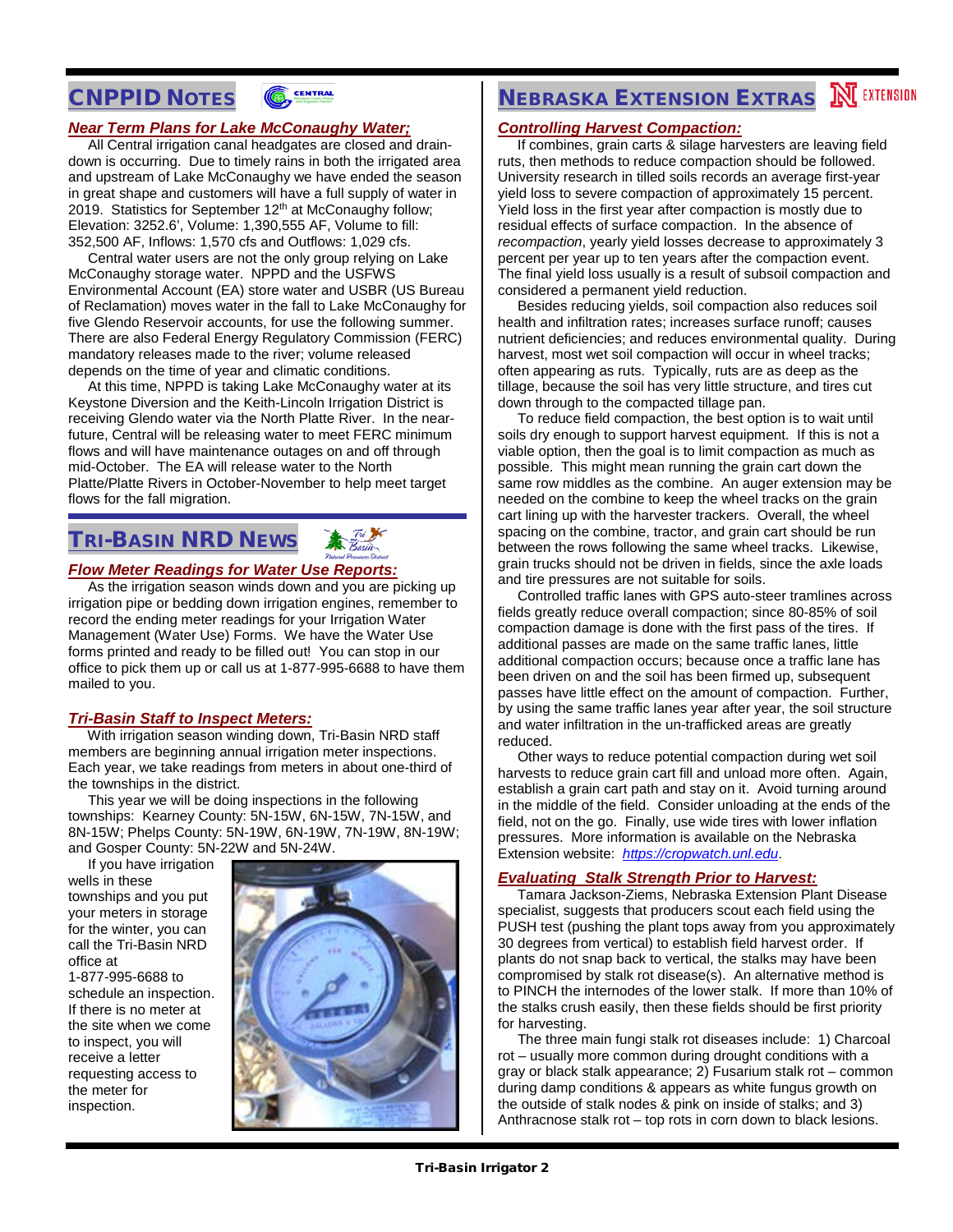### NAWMN CROP ET INFORMATION

Additional Information and other ET resources can be found at websites listed under "ET Information Sites" below.

## Inches of Crop Water Use (ET)  $=$ Evaporation x Kc

|              | <b>Aug 27 - Sept 2</b> |      | Sept 3 - Sept 9    |      |
|--------------|------------------------|------|--------------------|------|
| Site         | <b>Evaporation</b>     | Rain | <b>Evaporation</b> | Rain |
| 1            | 1.40                   | 0.20 | 0.60               | 2.00 |
| $\mathbf{2}$ | 1.20                   | 0.55 | 0.70               | 0.90 |
| 3            | 0.80                   | 0.65 | 0.40               | 2.10 |
| 4            | 1.20                   | 1.25 | 0.50               | 1.60 |
| 5            | 0.90                   | 0.21 | 0.60               | 3.24 |
| 6            | 1.00                   | 0.33 | 0.50               | 2.80 |
| 7            | 1.10                   | 1.30 | 0.60               | 2.25 |
| 8            | 1.00                   | 1.59 | 0.60               | 2.13 |
| 9            | 0.90                   | 0.76 | 0.70               | 2.57 |
| 10           | 1.00                   | 0.95 | 0.60               | 3.70 |
| 11           | 0.80                   | 0.87 | 0.50               | 0.60 |
| 12           | 1.00                   | 1.16 | 0.60               | 3.35 |
| 13           | 0.95                   | 1.24 | 0.50               | 1.47 |
| 14           | 0.65                   | 1.84 | 0.80               | 1.66 |
| 15           | 1.00                   | 3.80 | 0.50               | 1.60 |
| 16           | 1.10                   | 0.57 | 0.70               | 1.20 |



*2018 Map of NAWMN Sites across the Tri-Basin NRD.*

Τ

*Corn Stage*

| <b>Crop Coefficients (Kc)</b> |      |                           |      |
|-------------------------------|------|---------------------------|------|
| Corn                          |      | <b>Soybeans</b>           |      |
| <b>Stage</b>                  | Кc   | <b>Stage</b>              | Kс   |
| 2 leaf                        | 0.10 | <b>Cotyledon (VC)</b>     | 0.10 |
| 4 leaf                        | 0.18 | 1st Node (V1)             | 0.20 |
| 6 leaf                        | 0.35 | 2nd Node (V2)             | 0.40 |
| 8 leaf                        | 0.51 | 3rd Node (V3)             | 0.60 |
| 10 leaf                       | 0.69 | Beg. Bloom (R1)           | 0.90 |
| 12 leaf                       | 0.88 | <b>Full Bloom (R2)</b>    | 1.00 |
| 14 leaf                       | 1.01 | Beg. Pod (R3)             | 1.10 |
| 16 leaf                       | 1.10 | <b>Full Pod (R4)</b>      | 1.10 |
| Silk - Beg. Dent              | 1.10 | Beg. Seed (R5)            | 1.10 |
| 1/4 Milk Line                 | 1.04 | <b>Full Seed (R6)</b>     | 1.10 |
| <b>Full Dent (1/2 Milk)</b>   | 0.98 | <b>Yellow Leaf (R6.5)</b> | 1.00 |
| 3/4 Milk Line                 | 0.79 | Beg. Mat. (R7)            | 0.90 |
| <b>Black Layer</b>            | 0.60 | Full Mat. (R8)            | 0.20 |
| <b>Full Maturity</b>          | 0.10 | <b>Mature</b>             | 0.10 |

### CROP STAGE INFORMATION

**Corn (R5-1/4 Milk Line to R5.5-1/2 Milk Line (Full Dent) stage):** At R5, ¼ Milk Line, you need 3.75 inches to maturity. Average moisture to 4 feet is 84% (all Silt Loam) at 6 sensor sites across the NRD. If your field matches this, you are done irrigating based on depleting to 40% moisture.

#### Avg. daily water use from Sept 3 – Sept 9 was 0.04"-0.11".

**Soybeans (R6-Full Seed to R6.5-Full Seed/Yellow Leaf stage):** At R6, Full Seed, you need 3.5 inches to maturity. Average moisture to 4 feet is 82% (all Silt Loam) at 4 sensor sites across the NRD. If your field matches this, you are done irrigating based on depleting to 40% moisture.

Avg. daily water use from Sept 3 – Sept 9 was 0.06"-0.13".

*Sept 3-Sept 9 (16 of 16 NAWMN sites reporting): Average weekly rainfall was 2.07 (range 0.60 to 3.70). Average weekly ET for corn was 0.45 and for soybeans was 0.54.*

### ET INFORMATION SITES

#### **NAWMN Sites:**

*DESCRIPTION*

 *[https://www.cnppid.com/weatheret-data/nebraska](https://www.cnppid.com/weatheret-data/nebraska-agricultural-water-management-network/)[agricultural-water-management-network/](https://www.cnppid.com/weatheret-data/nebraska-agricultural-water-management-network/) <https://nawmn.unl.edu/ETdata/DataMap>*

**CropWatch:** *<https://cropwatch.unl.edu/gdd-etdata>* **CNPPID:** *<https://www.cnppid.com/weatheret-data/>* **Water Use Hotline:** 1-800-993-2507

| oom olage            |                              | ,,,,,,,,,,,,                                                                                                                                                              |  |
|----------------------|------------------------------|---------------------------------------------------------------------------------------------------------------------------------------------------------------------------|--|
| R <sub>5.5</sub>     | Full Dent - 1/2<br>Milk Line | The starch line is 1/2 the way down the kernel. Top 1/2 is hard and bottom 1/2 is softer near the cob.                                                                    |  |
| R <sub>5.8</sub>     | 3/4 Milk Line                | The starch line is 3/4 the way down the kernal (from outside moving towards the cob).                                                                                     |  |
| $R-6$                | <b>Black Layer</b>           | The starch line has advanced to the cob. Physiological Maturity. Black layer formed, kernel moisture is<br>between 25%-35% moisture. 0.0 inches needed for yield.         |  |
| <b>Soybean Stage</b> |                              | <b>DESCRIPTION</b>                                                                                                                                                        |  |
| R <sub>6</sub>       | <b>Full Seed</b>             | At least one pod whose cavities are completely filled with green seeds is present at one of the four<br>uppermost main stem nodes that have fully developed leaves.       |  |
| R <sub>6.5</sub>     | Full seed -<br>yellow leaf   | Leaves begin to yellow, beginning in the lower canopy and progressing upwards.                                                                                            |  |
| R7                   | Beginning<br><b>Maturity</b> | At least one (normal) pod that has attained its final mature color (tan or brown, depending on variety)<br>is present on any main stem node. 0.0 inches needed for yield. |  |